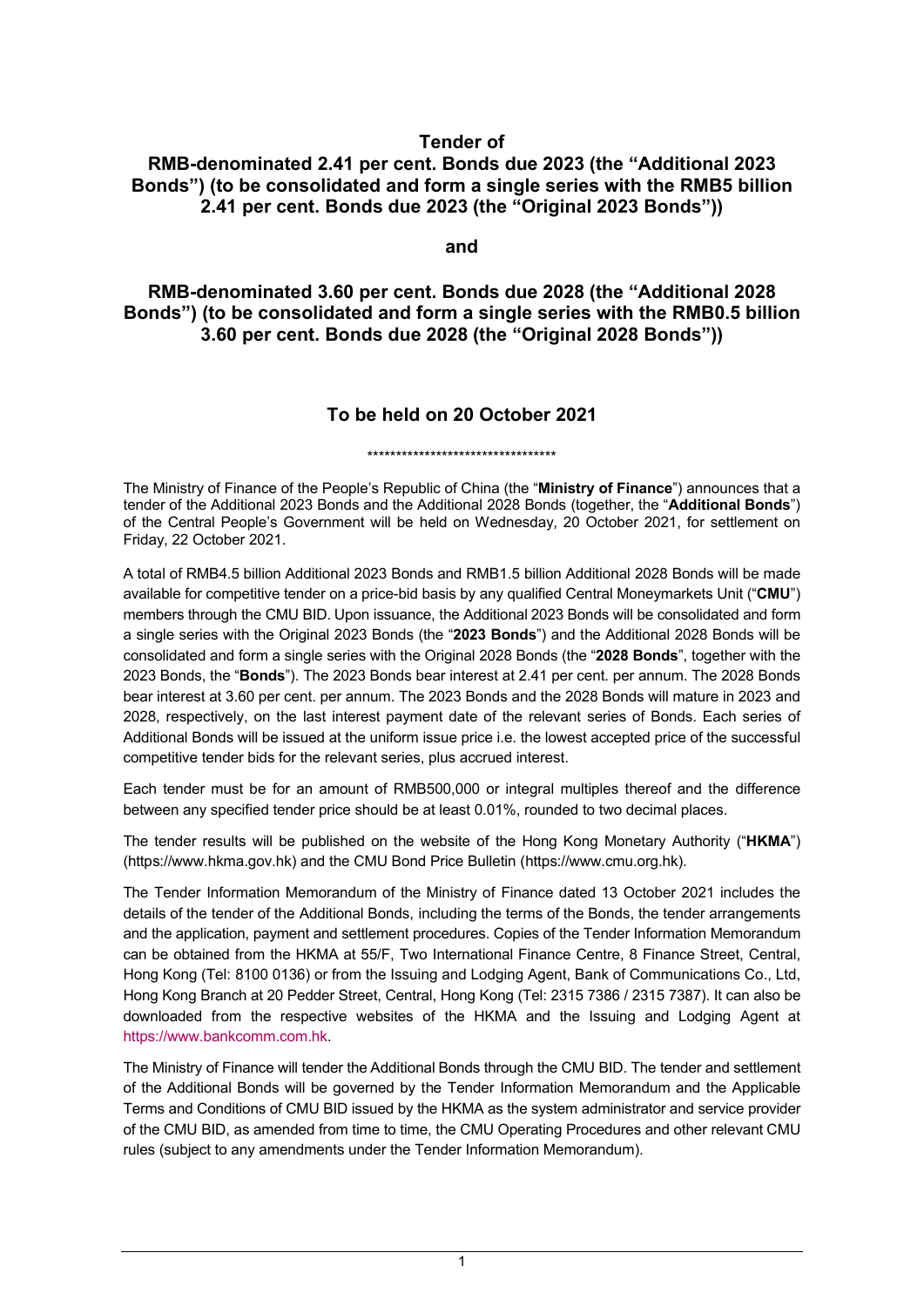The Ministry of Finance has appointed Bank of Communications Co., Ltd. Hong Kong Branch as the Issuing and Lodging Agent to administer the tender of the Additional Bonds on its behalf.

The Ministry of Finance of the People's Republic of China

13 October 2021